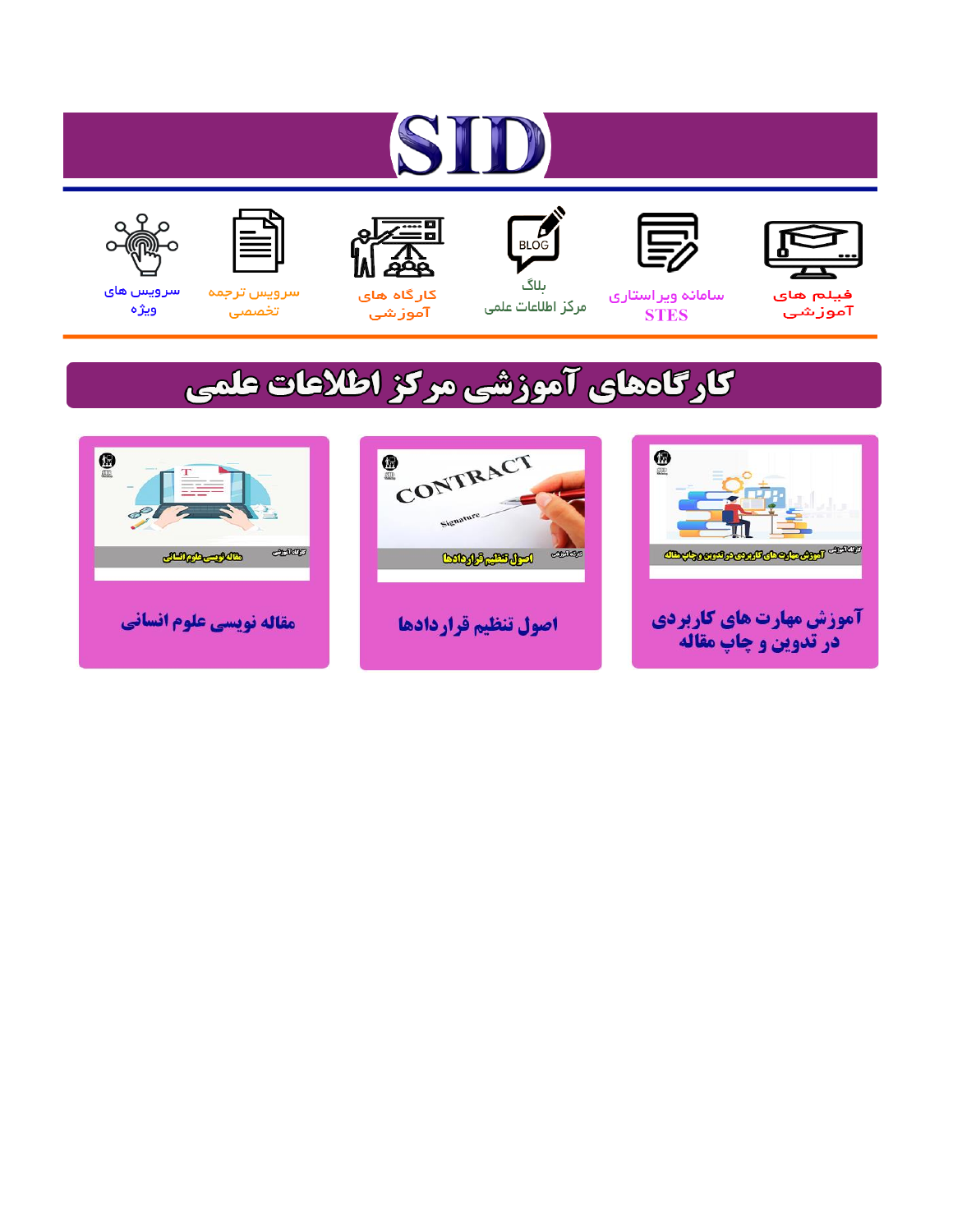

#### **CO2 STORAGE MECHANISMS AND METHODS: A SURVEY STUDY**

Masoud Ahmadinia, B.Sc. Student at Shiraz University, Department of Petroleum Engineering Masoud Riazi\*, Assistant Professor at Shiraz University, Department of Petroleum Engineering \*Correspondence author: Email: [mriazi@shirazu.ac.ir](mailto:mriazi@shirazu.ac.ir) , Fax: +98(0) 711-6473680

#### **ABSTRACT**

accumulation of greenhouse gases<br> **Archive and the action** and the such and the stack of the same and triving and triving and triving and triving the performal archive is a become one of the performal of some or in the se Nowadays, the accumulation of greenhouse gases (e.g. water vapor, carbon dioxide, etc.), which are produced by human activities has become one of the most serious environmental problems. Climate change and man-made global warming as a result of the growth of carbon dioxide  $(CO_2)$  concentrations in the atmosphere is one of the main human concerns about the health and environment. In order to diminish negative impacts of global warming, it is essential to reduce  $CO<sub>2</sub>$  emission by using effective and feasible methods. One way to reduce greenhouse gases (GHGs) emissions is through reducing consumption of fossil fuels; however, such decision may negatively impact the economy. Another option, which may be the more effective action, is to reduce the  $CO<sub>2</sub>$  concentrations through geological storage. For this purpose  $CO<sub>2</sub>$  should be captured, transferred and injected in an appropriate geological structure, which can securely store  $CO<sub>2</sub>$  for a long period of time.

In this literature survey study,  $CO<sub>2</sub>$  storage methods and its trapping mechanisms are discussed in details. After introducing different promising media for storage, the necessity and the opportunities of geological storage of  $CO<sub>2</sub>$  in Iran are discussed.

#### **INTRODUCTION**

Carbon dioxide capture and storage (CCS) is a wellestablished method to reduce the  $CO<sub>2</sub>$  concentration of the atmosphere. This process includes three steps; the first step is to capture  $CO<sub>2</sub>$  from major sources such as power plants. The second step is to transport the captured  $CO<sub>2</sub>$  to the storage sites via pipelines or ships. Finally, it should be injected into a suitable place such as a geological formation.

Carbon dioxide can be stored in different places such as depleted gas and oil fields, saline formations, coal seams, basalts, gas or oil shales, salt caverns, abandonment mines and oceans [1]. Storage in all of the above-mentioned places excluding the last one is known as underground geological methods. It has been practically shown that storage processes could be performed in some of these places such as depleted hydrocarbon reservoirs and saline formations.

Past successful gas storage projects, suggest that CO<sup>2</sup> could be rapidly injected and securely stored for a long time at suitable underground places [2-4]. It is considered, that about 99% of the injected  $CO<sub>2</sub>$ would be retained after 1000 years [1]. The two essential criteria for selecting a proper storage site are having a considerable storage capacity and a safe sealing to prevent leakage [5].

Density of  $CO<sub>2</sub>$  increases with depth [6, 7]. Storage is more effective at depths below at which (800- 1000 m);  $CO<sub>2</sub>$  becomes supercritical and has a liquid-like density (Figure 1). At this condition the storage capacity increases. Density change also depends on  $CO<sub>2</sub>$  stream composition and temperature gradient of formation. Cold sedimentary formations (with low temperature gradient) in which  $CO<sub>2</sub>$  has higher density at the same depth compared to warm basins, are more favorable sites for storage purposes [7].



Figure 1 Variation of  $CO<sub>2</sub>$  density with depth, [8].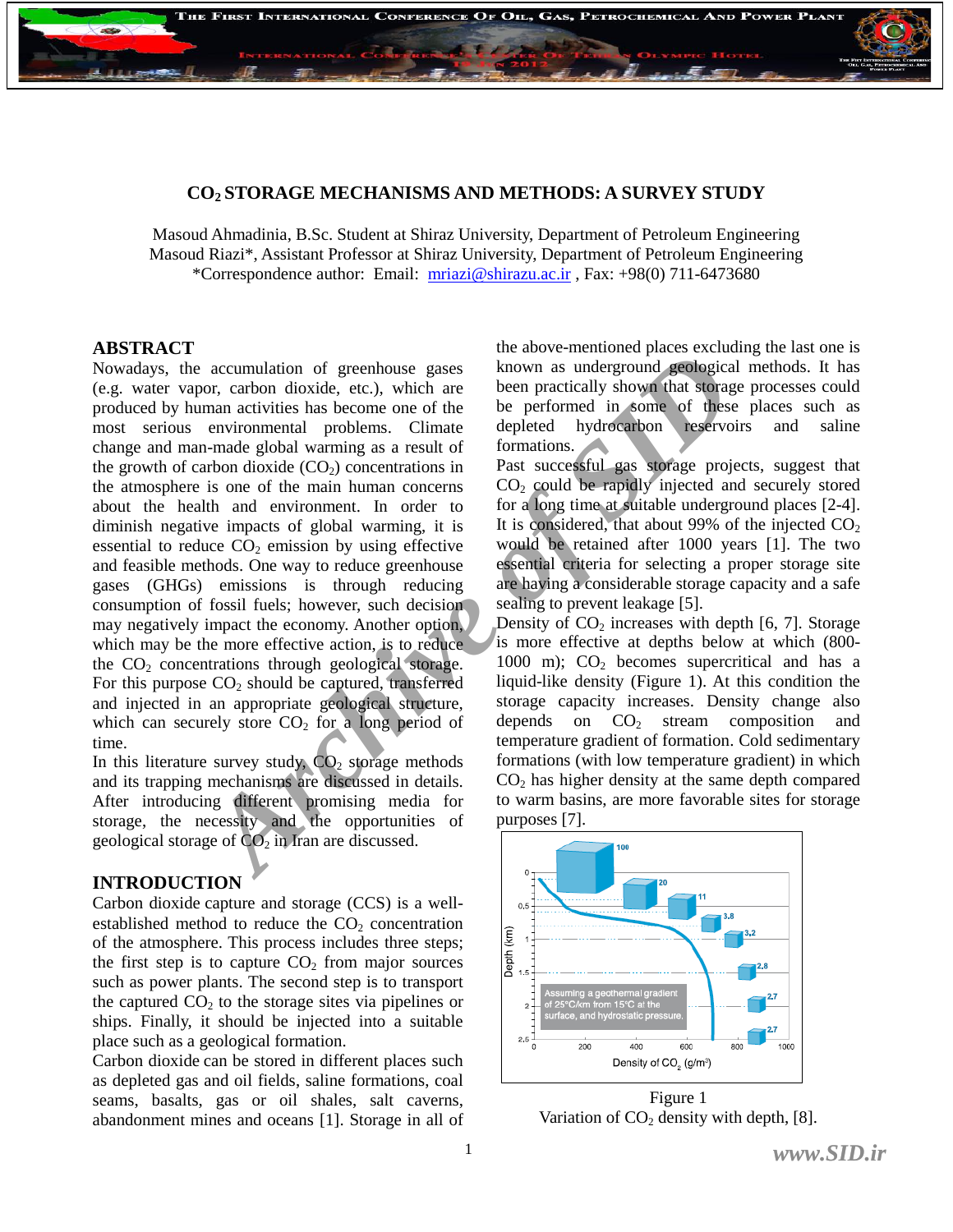

In this paper, different geological storage sites and trapping mechanisms are first explained; and then the possible places for  $CO<sub>2</sub>$  storage are discussed. At the last section of this study, based on some statistical data of  $CO<sub>2</sub>$  emission, the requirements for  $CO<sub>2</sub>$ storage in Iran are being mentioned, and then formations, which could be a good candidate for  $CO<sub>2</sub>$ storage are introduced.

#### **STORAGE MECHANISMS**

#### **Mechanisms based on geological factors**

The efficiency of geological storage is defined as the amount of  $CO<sub>2</sub>$  stored per volume [9]. It depends on the physical and the geochemical trapping mechanisms. As it is shown in Figure 2, the extent of residual and solubility trapping of  $CO<sub>2</sub>$  are increased over time.

Carbon dioxide is trapped permanently when it becomes immobile, which is the most favorable types of storage. This would happen when the  $CO<sub>2</sub>$ saturation is low enough, which may be resulted by trapping under a suitable seal or by adsorbing on the rock or coal surface.

#### *Physical Trapping*

a. Stratigraphic and structural trapping

The primary means of geological  $CO<sub>2</sub>$  storage is its trapping below caprocks such as shale or salt beds. Traps which are made by changes in rock types are called stratigraphic. [10]

Structural traps are formed by rocks with fold or fractures. Faults can act both as a seal or path for fluid flow [10]. Both of these types of traps are suitable for  $CO<sub>2</sub>$  storage, however, the injection pressure should be calculated and considered to avoid fracturing during  $CO<sub>2</sub>$  injection [11].

#### b. Residual trapping

Injected  $CO<sub>2</sub>$  displaces water and migrates upwards due to its lower density. Carbon dioxide moves as a separate phase until it traps as a residual phase. In saline formations, in which fluid migrates very slowly over long distances there is no need for any closed trap. Carbon dioxide can also dissolve in formation water and migrate within the formation [12]. Solubility trapping occurs when  $CO<sub>2</sub>$  dissolves in formation water, which eliminates the possibility of leakage through its buoyancy force.

Based on the modeling made by Holtz, at the end of the injection period, more than  $60\%$  of  $CO<sub>2</sub>$  is trapped by residual trapping and after about a thousand years all of the injected  $CO<sub>2</sub>$  is trapped by this mechanism [13].

#### *Geochemical trapping*

Carbon dioxide may be converted to carbonate minerals to form mineral trapping, the most slowly but the most stable form of geological storage mechanisms, which may take thousand years to occur [14]. This mechanism can be represented by the flowing chemical reactions:

 $CO<sub>2</sub>(g) + H<sub>2</sub>O \leftrightarrow H<sub>2</sub>CO<sub>3</sub> \leftrightarrow HCO<sub>3</sub><sup>-</sup> + H<sup>+</sup> \leftrightarrow CO<sub>3</sub><sup>2</sup> + 2H<sup>+</sup>$ 

The  $CO<sub>2</sub>$  solubility in the formation water increases by pressure but decreases by temperature and salinity.

Dissolution process produces an acid, which reacts with rock minerals (e.g. sodium, potassium) to form bicarbonate ions. Reaction time depends on some parameters such as pressure and temperature.

Perkins et al. studied the  $CO<sub>2</sub>$  storage in Weyburn oil field. They estimated that there would be no possibility for leakage over 5000 years, because the  $CO<sub>2</sub>$  would be either dissolved in water or converted into carbonate minerals. [15]



Figure 2 Storage securities depend on a combination of physical and geochemical trapping [1].

#### **Mechanisms based on time scale**

Some mechanisms start from the beginning of the injection, some others need much more time to take place. Different trapping mechanisms can be classified based on the time scale as follows: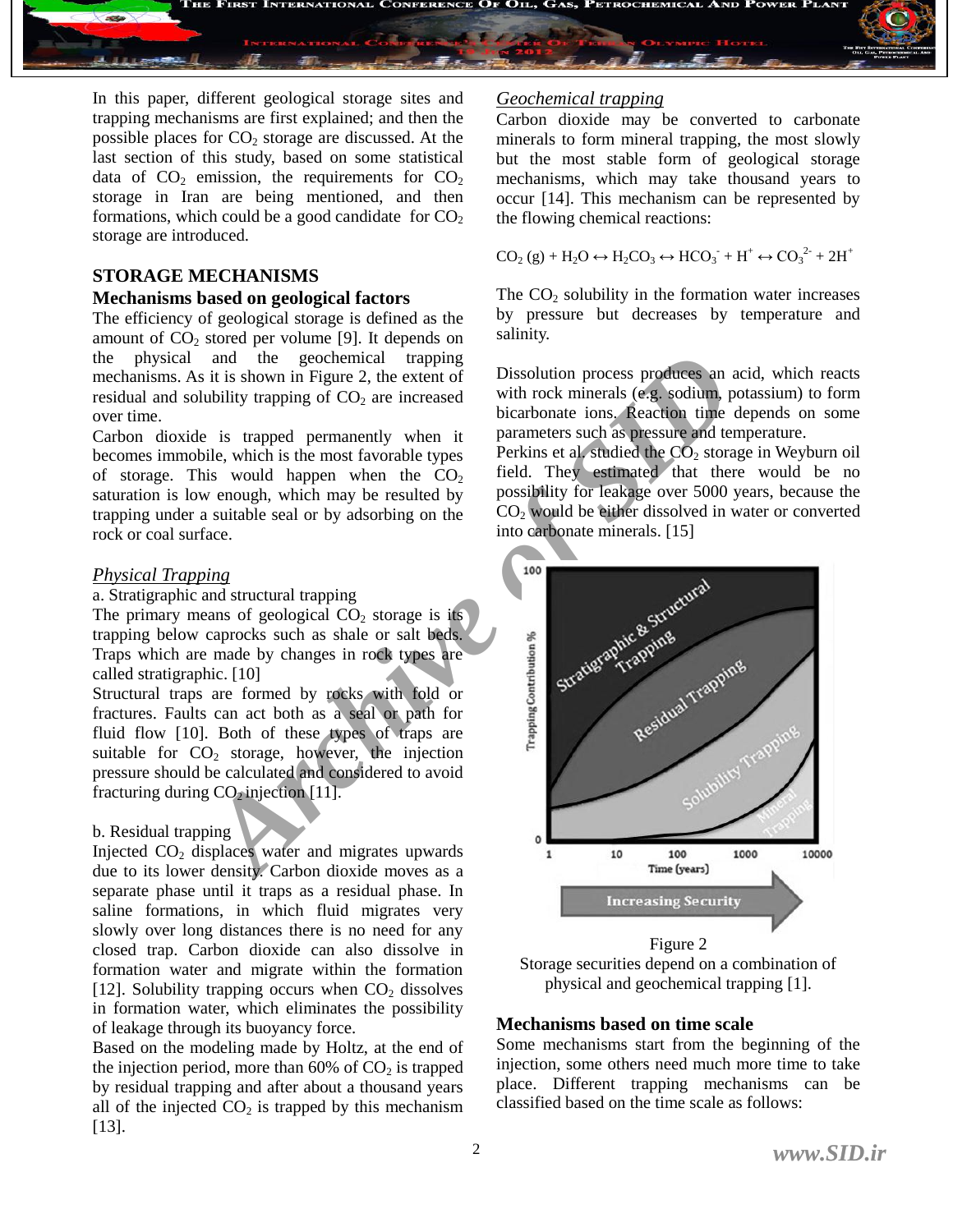

Structural and stratigraphic trapping mechanisms, dominate over the first couple of years of injection, when the  $CO<sub>2</sub>$  moves as a separate phase.

During  $CO<sub>2</sub>$  displacement within the reservoir, which is saturated with oil or water,  $CO<sub>2</sub>$  stream becomes discontinuous and further improves the security of the  $CO<sub>2</sub>$  storage process [16, 17]. This mechanism is known as capillary or residual trapping.

Solubility trapping starts at the beginning of injection and becomes more important after long times. Water with dissolved  $CO<sub>2</sub>$  would be replaced by fresh water due to the higher density of  $CO<sub>2</sub>$ -saturated water than the original density of fresh water. As a consequence of this free gravity convection more  $CO<sub>2</sub>$  can be dissolved in water. The dissolution depends on pressure, temperature, water salinity and the contact area between the water and the  $CO<sub>2</sub>$  phase. Dissolution trapping would enhance residual trapping mechanism.

xatter. The dissolution dependent and the control and the control of the same the same the same the same the same the same the same the same the same of the same the same of the same of the same the same the same of the so Mineral trapping is the last but the most secure trapping mechanism, which has been estimated to become important after 1000 years. In this mechanism  $CO<sub>2</sub>$  becomes part of the solid matrix, thus there would be no concern in the context of  $CO<sub>2</sub>$ leakage.

#### **RESOURCE-RESERVE PYRAMID**

Carbon dioxide storage capacities should estimated to evaluate available supplies and also to manage business processes [16, 18].

Resources are available volumes at a given time. There are two types of resources:

1. Discovered resources in which their location and characteristics are known.

2. Undiscovered resources that only are assumed to exist.

Reserves are capacities that are known to exist and recoverable.

The Techno-Economic Resource-Reserve pyramid for  $CO<sub>2</sub>$  storage capacity [16, 19] is shown in Figure 3. The size and position of each capacity varies in time (as the data and technology change.).

#### **Theoretical storage capacity**

It represents the maximum capacity for storage; in this case the whole bulk volume is accessible in stratigraphic and structural trapping,  $CO<sub>2</sub>$  dissolves or adsorbs at maximum saturation in solution or minerals, respectively. Theoretical storage capacity is not certainly accurate because of the physical, technical, regulatory and economic limits. [16]



Figure 3 Techno-Economic Resource-Reserve pyramid of  $CO<sub>2</sub>$  geological storage capacity [16].

#### **Effective (realistic) storage capacity**

Effective capacity is obtained by considering the technical limits to the theoretical storage capacity such as that part of volume, which, cannot be physically accessed [16, 20].

#### **Practical (viable) storage capacity**

It is a part of the effective capacity attained with considering the technical (geological and engineering), regulatory, legal, infrastructure and economic limitations [16].

#### **Matched storage capacity**

Matched storage capacity is at the top of pyramid. It is obtained through complete matching of source with suitable storage sites [16].

#### **SITE SELECTION CRITERIA**

In order to have a successful storage the pertinent parameters, which could affect the storage process should be studied. These parameters include basin characteristics (e.g. acceptable porosity and permeability for good storage capacity and injectivity, respectively), resources (oil, gas, coal, etc.), industry developments, environmental issues, economy and etc. [21-24]. For example basins, which are behind the mountains, such as Zagros in Iran may be suitable for storage. However, those which are found in tectonically active areas such as areas in Pacific Ocean may not be suitable for storage because of the possibility of  $CO<sub>2</sub>$  leakage [24, 25].

Generally improper storage sites are those which are thin, faulted and fractured, without any suitable seal,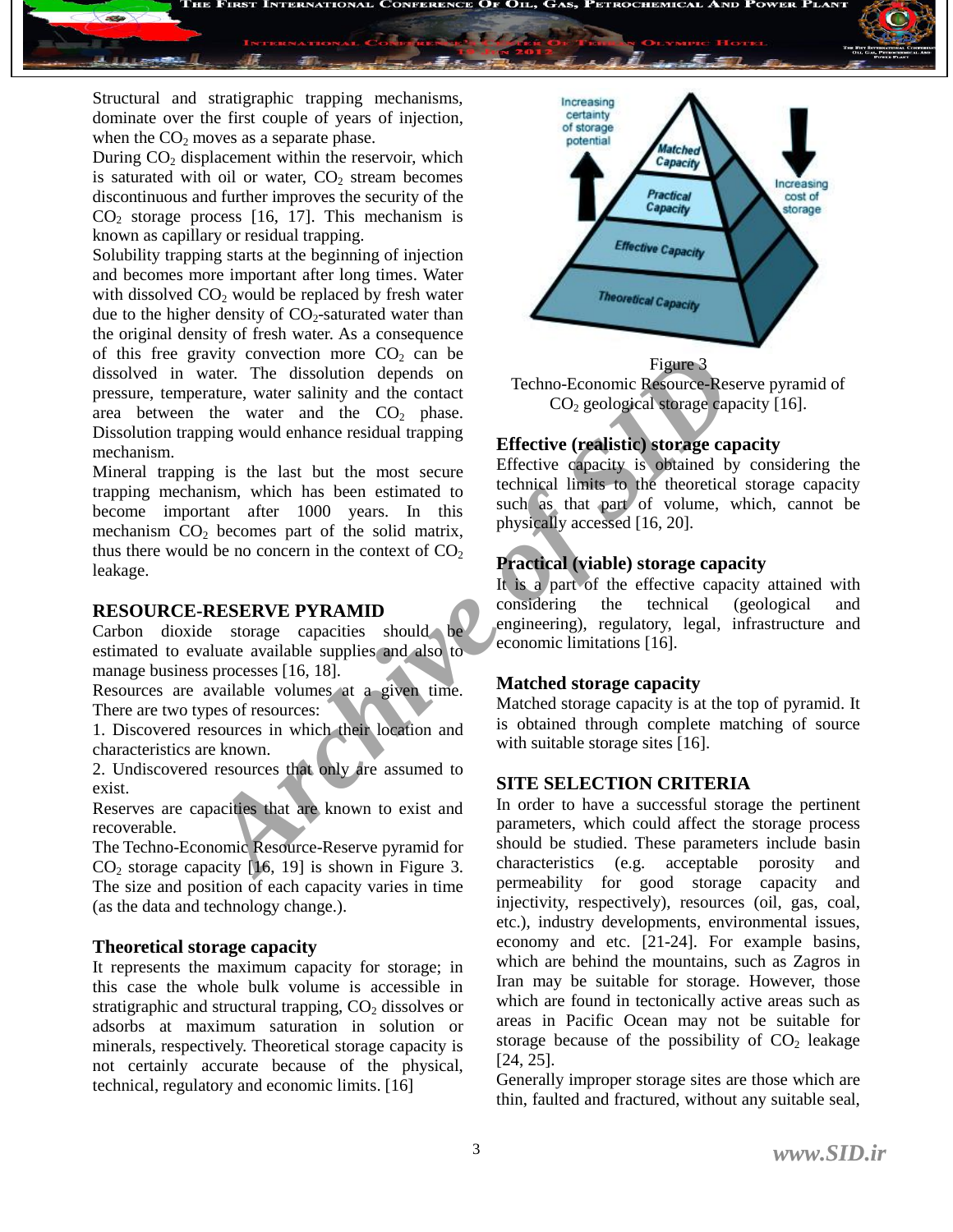

endured major diagenesis, with over-pressured reservoir.

Because storage is more effective when  $CO<sub>2</sub>$  is at the supercritical state (provides the potential for efficient utilization of underground storage space in the pores of sedimentary rocks), it is important to choose a caprock at a depth with desire temperature and pressure.

#### **STORAGE SITES Oil and gas fields**

### *Abandoned oil and gas fields*

One of the best site selections for  $CO<sub>2</sub>$  storage could be depleted hydrocarbon reservoirs, since they have reserved hydrocarbons for a long time. That is, they have suitable seal. Moreover, fluid properties have been studied and computer models have been utilized to simulate the whole reservoir. Some of the old infrastructures and wells can also be utilized for storage purposes [26]. However, it should be taken care of the possibility of leakage through abandoned wells [27] and also maximum endurable pressure to avoid fracturing the caprock [28, 29].

One of the most probable leakage pathways are injection and abandonment wells [30, 31]. Procedure of  $CO<sub>2</sub>$  storage from abandonment wells is different. Sealing and cement plugs, which are utilized should be  $CO<sub>2</sub>$  resistant. It is also better to remove the casing and liner to avoid possible corrosion which leads to leakage [32].

Figure 4 shows that in the case of abandonment wells,  $CO<sub>2</sub>$  can leak through the following pathways [30]:

- $\bullet$  Between the inside of the casing and cement (a)
- $\bullet$  Between the outside of the casing and cement (b)
- Within the cement plugs  $(c)$
- Through casing (corrosion) (d)
- Through cement wall  $(e)$
- Through cement and formation (f)

The leakage possibility through abandoned wells is a function of some parameters such as the number of wells contacted by  $CO<sub>2</sub>$ , their depth and the abandonment method used (e.g. using corrosionresistant cement plugs, removing all or part of the casing, etc.).

#### *Enhanced oil recovery*

By conventional recovery, 5-40 percent of the original oil in place (OOIP) is produced [33], 10-20 percent by secondary recovery (pressure maintenance methods) [34] and about 7 - 23 percent is produced by enhanced oil recovery by using various methods such as  $CO<sub>2</sub>$  injection [35, 36].

Carbon dioxide can be injected as a continuous phase or with water as water alternating gas (WAG) method [37, 38]. The hydrocarbon and  $CO<sub>2</sub>$  phase behaviors, reservoir pressure and temperatures,  $CO<sub>2</sub>$ purity, oil compositions and gravity affect  $CO<sub>2</sub>$ injection process.

In order to use  $CO<sub>2</sub>$  as an enhanced oil recovery (EOR) agent, reservoir should have extra characters. For instance, deep (more than 600m), thin (less than 20m) and homogenous formations, high reservoir angle and low vertical permeability are desirable [38-41]. Heterogeneities may reduce the possibility of leakage by forcing  $CO<sub>2</sub>$  to spread laterally [34, 40] and 42].



Figure 4 Possible leakage pathways in an abandoned well [30].

#### *Enhanced gas recovery*

About 95 percent of original gas in place (OGIP) can be produced by conventional recovery;  $CO<sub>2</sub>$  can be injected to maintain the pressure [43-45]. However, Clemens and Wit recommended that  $CO<sub>2</sub>$  injection in heterogeneous gas fields might have negative effects on the ultimate recovery [46].

#### **Saline formations**

Saline formations are deep sedimentary rocks saturated with formation water or brines. They have massive amounts of water that cannot be used for agriculture or human consumption.

Sleipner Project in the North Sea is the first industrial  $CO<sub>2</sub>$  storage project in saline formations, which started in October 1996. It is estimated that about  $20Mt CO<sub>2</sub>$  would have been stored by the end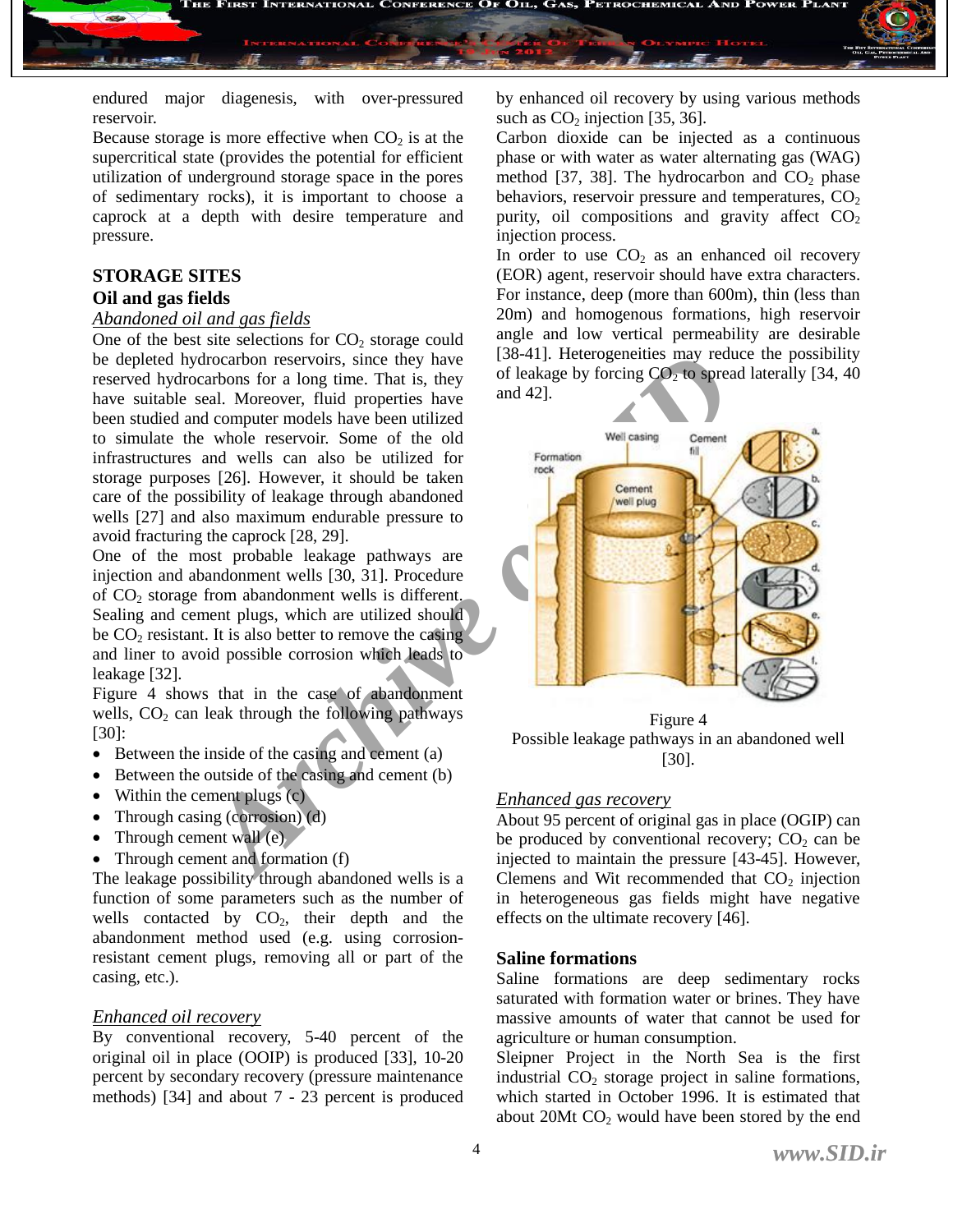

of project [47]. Based on experimental studies,  $CO<sub>2</sub>$ saturated brine becomes heavier and consequently the possibility of leakage reduces due to sinking in the aquifer [48].

#### **Coal seams**

Figure 5 shows that coals have more attraction to adsorb  $CO<sub>2</sub>$  compared to other gases such as methane and nitrogen [49]. In coal seams  $CO<sub>2</sub>$  can be injected for both storage and enhancing coal bed methane (ECBM) recovery. There are also some uncertainties in trapping mechanisms for temperatures and pressures above the critical point of  $CO<sub>2</sub>$  [50]. It has been shown that  $CO<sub>2</sub>$  has the potential to increase the methane production from 50% (conventional recovery) to 90% [51].

Carbon dioxide adsorbs about ten times more in mature coals such as anthracite, compared to the immature ones like lignite [49].



Pure gas adsorption on Tiffany coals  $(55^{\circ}C)$  [49].

Injection of  $CO<sub>2</sub>$  into coal beds could decrease the permeability because of coal swelling [52], which may raise the injection pressure [50 and 53-55]. Zhang et al. suggested that injected  $CO<sub>2</sub>$  may react with coal [56]. Allison Project in the United States and Alberta Basin in Canada are a couple of successful cases of ECBM process [57].

Suitable fields for ECBM are those with high permeability, homogeneous structures, enough depth (down to 1500 m, greater depths have not yet been studied) and high methane saturation [58].

Reeves et al. suggested that high rank coal beds that are deep and have low permeability, which have not been developed previously for conventional coal bed methane (CBM) production, are favorable targets for ECBM [59].

In coal bed seams when  $CO<sub>2</sub>$  is in free phase the most possible pathways for leakage are faults and exploration wells during the injection [60, 61].

#### **Basalts**

Basalts have low porosity and permeability and any probable permeability is made by fractures, which increases the risk of leakage. Carbon dioxide, however, may react with silicates in the basalts. [62] Storage of  $CO<sub>2</sub>$  in basalts has many uncertainties that require further studies.

#### **Oil or gas rich shale**

Oil and gas shale may have the potential for  $CO<sub>2</sub>$ storage similar to coal beds, but this potential is currently unknown [1].

#### **Salt caverns**

Salt caverns could be a proper site for the  $CO<sub>2</sub>$ storage because of their high capacity, efficiency and injectivity. They have been used for natural gas storage for many years, but the storage of  $CO<sub>2</sub>$  in these structures is a different process. That is, natural gas is injected and produced regularly, but once  $CO<sub>2</sub>$ is injected it is not going to be produced, thus the storage site should be suitable for the large time scales.

Because of the high potential of release, a good sealing is very important in salt caverns to prevent leakage through the formation [63].

#### **Abandoned mines**

The rocks above the mines are fractured, which increases the potential of  $CO<sub>2</sub>$  leakage, however, abandoned coal mines may have a good potential for storage because of their capacity and the possibility of  $CO<sub>2</sub>$  adsorption onto the residual coal [64].

#### **Ocean storage**

Carbon dioxide can be transported with pipeline or ships to inject in the oceans or seas. There is no theoretical limit for ocean storage capacity, but injection of  $CO<sub>2</sub>$  in oceans results in the considerable change in ocean chemistry such as reduction of pH, which can harm marine organisms.

Kheshgi and Archer simulated the concentration of  $CO<sub>2</sub>$  in the atmosphere for different scenarios. In their study,  $18,000$  GtCO<sub>2</sub> was injected to the atmosphere or ocean after 2050. The results of different scenarios are described below: [65-67]

Case 1: Carbon dioxide was totally released to the atmosphere, which lead to a peak in  $CO<sub>2</sub>$ concentration in the atmosphere.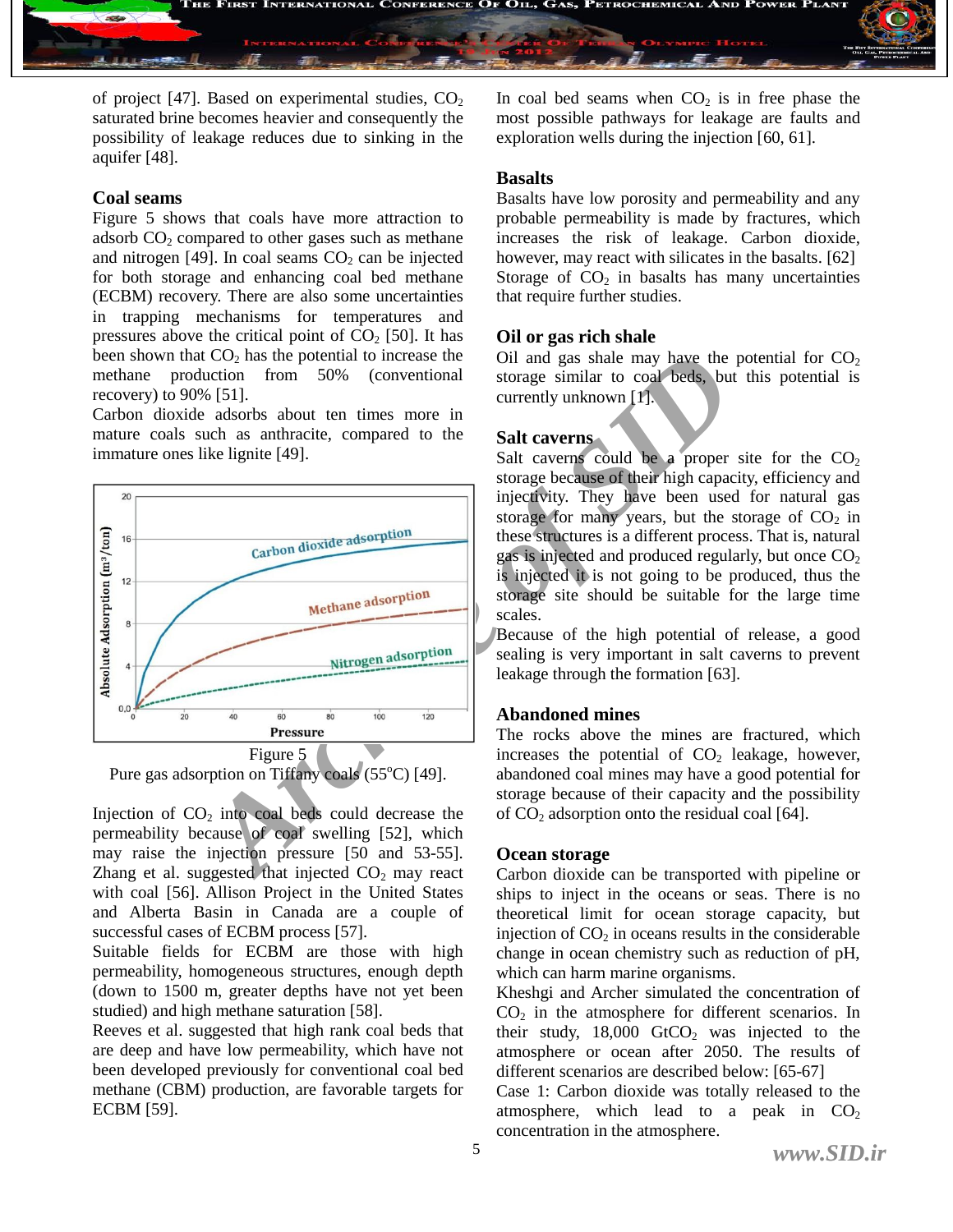

Case 2: Carbon dioxide with the same ratio (i.e. half and half) was injected and released to ocean and atmosphere, respectively. It can be considered as the average between cases 1 and 4.

Case 3: 50% of Carbon dioxide was released to the atmosphere and the rest was used by other approaches; it has the same trend as case 1, however, with a half ratio.

Case 4: Carbon dioxide was totally injected to the ocean. As it can be seen in Figure 6, due to the equilibrium between the ocean and the atmosphere both curves in cases 1 and 4 converged to the same value. It shows that  $CO<sub>2</sub>$  injection into ocean (at depth 3000m) would have the same effect as releasing to the atmosphere (Case 1).

Case 5: Indicates no emissions, neither in the atmosphere nor in the ocean.

Carbon dioxide can also be injected at depths below 3000m, where  $CO<sub>2</sub>$  is denser than sea water to form  $CO<sub>2</sub>$  lakes on the sea floor.



Different  $CO<sub>2</sub>$  release scenarios [65].

#### **CO<sup>2</sup> EMISSION IN IRAN**

Based on the statistical data, between 1967- 2007 in Iran, fossil fuel consumption and  $CO<sub>2</sub>$  emission increased about 617% and 610%, respectively [68]. Iran with  $1.5\%$  share of world  $CO<sub>2</sub>$  emission in 2004 was ranked as the  $13<sup>th</sup> CO<sub>2</sub>$  emitter country [69]. Figure 7 shows that the power plants are the main  $CO<sub>2</sub>$  emitters in Iran with 28% of the total share, other main emitter sources are domestic use of energy, industry and transportation with 26%, 23%

and 16%, respectively [70]. The biggest Iranian industrial  $CO<sub>2</sub>$  emitters are listed in Table 1.



Based on the British Petroleum (BP) report at the end of 2010, Iran was the biggest natural gas producer in Asia and the third one in the world, with the 4.3% of total share. Iran has the second biggest proved reserve of natural gas (after Russia) with the

Abadeh Shiraz 14.3 165962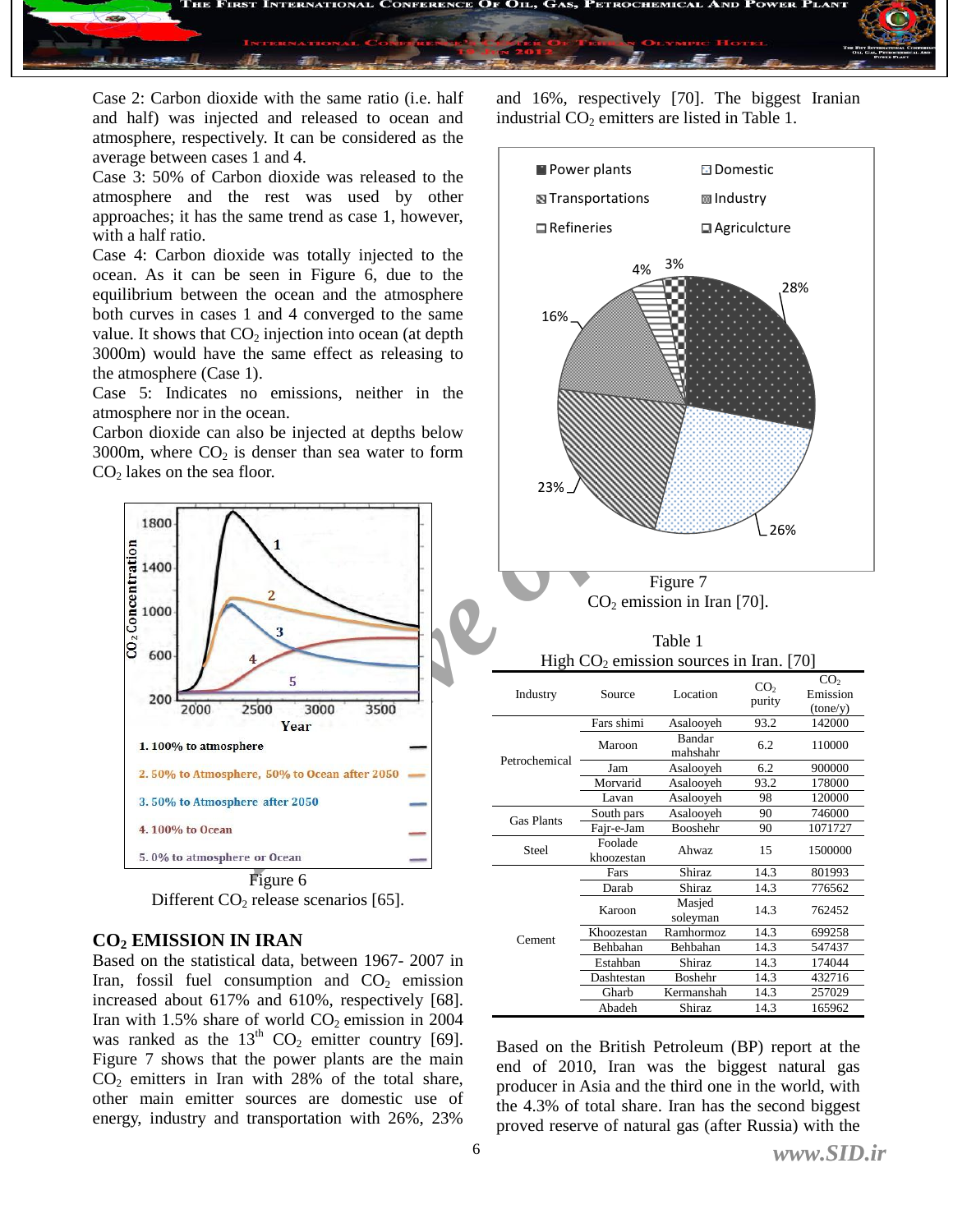

15.8% of the total reserve and is the third biggest consumer of natural gas (4.3% of total) [71].

Undoubtedly, production, treatment and consumption of such huge amount of gas emits huge amount of acid gases into the atmosphere. Table 2 illustrates that some gas processing plants in Iran with high sulfur concentration use sulfur reduction units (SRU) but yet there is no noticeable action for the reduction of  $CO<sub>2</sub>$  emission [66].

| Table 2                           |  |
|-----------------------------------|--|
| Gas sweeting plants in Iran [70]. |  |

|                                                                                                                                                                                                                                                                                                                                                              |                       | Acid gas                  | Gas components    |                |                      |                                                                                                                                                                                                                                    |
|--------------------------------------------------------------------------------------------------------------------------------------------------------------------------------------------------------------------------------------------------------------------------------------------------------------------------------------------------------------|-----------------------|---------------------------|-------------------|----------------|----------------------|------------------------------------------------------------------------------------------------------------------------------------------------------------------------------------------------------------------------------------|
| Refineries                                                                                                                                                                                                                                                                                                                                                   | Produced<br>Reservoir | Produced<br><b>MMSCFD</b> | CO <sub>2</sub> % | $H_2S$         | Recently<br>position | of.<br>Further studies need to store CO<br>$\bullet$                                                                                                                                                                               |
| South pars<br>(phase $1-5$ )                                                                                                                                                                                                                                                                                                                                 | South<br>pars         | 54                        | $65 - 70$         | $30 - 35$      | <b>SRU</b>           | shales, basalts, s<br>and gas<br>abandonment mines. Carbon di                                                                                                                                                                      |
| Fars jam                                                                                                                                                                                                                                                                                                                                                     | Nar &<br>Kangan       | 64                        | 97                | 3              | Flare                | the methane production up to                                                                                                                                                                                                       |
| <b>Ilam</b>                                                                                                                                                                                                                                                                                                                                                  | Tange<br>bijar        | 35                        |                   |                | <b>SRU</b>           | the potential to produce 7-23 p<br>enhancing oil recovery.                                                                                                                                                                         |
| Hashemi<br>nejad                                                                                                                                                                                                                                                                                                                                             | Mozdoran              | 160                       | 65                | 35             | <b>SRU</b>           | Carbon dioxide emission in Ira                                                                                                                                                                                                     |
| <b>Bid boland</b>                                                                                                                                                                                                                                                                                                                                            | Agha jari             | 3                         |                   |                | Flare                | significantly be reduced by                                                                                                                                                                                                        |
| Amak                                                                                                                                                                                                                                                                                                                                                         | Ahwaz<br>marun        | 18                        | 75                | 25             | Flare                | formations for geological storage                                                                                                                                                                                                  |
| Farsi                                                                                                                                                                                                                                                                                                                                                        | Farsi                 | 38                        | 95                | 5              | Flare                | Based on previous studies, Kl<br>$\bullet$                                                                                                                                                                                         |
| Sarkhon &<br>Geshm                                                                                                                                                                                                                                                                                                                                           | Sarkhon               | 67                        | 98                | $\overline{2}$ | Flare                | are the best geological structure<br>in Iran.                                                                                                                                                                                      |
| Since, Iran has many suitable sites, which can be used<br>for geological storage of $CO2$ , it is necessary to start<br>reducing the $CO_2$ emission in Iran, by storing $CO_2$<br>underground.                                                                                                                                                              |                       |                           |                   |                |                      | <b>ACKNOWLEDGMENT</b><br>We would like to thank Ms. Z. Bo<br>on preparing this paper.                                                                                                                                              |
| STORAGE POTENTIAL IN IRAN<br>Iran has ten major lithotectonic areas which are<br>Makran, the Lut Block, Eastern Iran, Kopet Dagh, the<br>Alborz Mountains, the Central Iran Block, the<br>Urumieh Dokhtar zone, the Sanandaj-Sirjan zone the<br>Zagros fold belt and the Khuzestan plain [70-74]. The<br>Zagros fold belt seems to be the best storage place |                       |                           |                   |                |                      | <b>REFERENCES</b><br>1. Metz, B., Davidson, O., Conincl<br>Meyer, L., 2005, Working Grou<br>Special Report on Carbon Dio<br>Storage, Cambridge University<br>2. Escobar, E. and Arteaga, G., 2<br>natural gas storage in the UK: b |
| because the South Pars which has the biggest gas<br>reservoirs of country is located there.                                                                                                                                                                                                                                                                  |                       |                           |                   |                |                      | case study, SPE paper 143019<br>SPE EUROPEC/EAGE Annua<br>Exhibition Vienna Austria                                                                                                                                                |

#### **STORAGE POTENTIAL IN IRAN**

Saeed et al., studied the Iranian geological structures potential for  $CO<sub>2</sub>$  storage, they considered three categories (feasibility, capacity and containment) for each formation. They concluded based on their studies, that Khalfani and Borkh geological structures have the high potential for geological storage. [70]

#### **CONCLUSIONS AND SUMMARY**

Based on this literature survey study, the following conclusions can be drawn:

 The most secure storage mechanism is mineral trapping in which  $CO<sub>2</sub>$  becomes part of rock, however, physical and solubility mechanisms are

the most important trapping mechanisms, because of increasing the security of storage at the shorter time.

- In physical trapping the caprock below which  $CO<sub>2</sub>$  is stored should be at a depth in which  $CO<sub>2</sub>$ is in its supercritical state.
- The feasibility of geological  $CO<sub>2</sub>$  storage in depleted oil and gas reservoirs and saline formations has been proved.
- Although depleted fields are suitable places for storage purposes, the possibility of leakage through abandonment wells should be taken care of.
- Further studies need to store  $CO<sub>2</sub>$  in coal beds; oil and gas shales, basalts, salt caverns and abandonment mines. Carbon dioxide can increase the methane production up to 90% and also has the potential to produce 7-23 percent of OOIP in enhancing oil recovery.
- Carbon dioxide emission in Iran is high and can significantly be reduced by using suitable formations for geological storage.
- Based on previous studies, Khalfani and Borkh are the best geological structures for  $CO<sub>2</sub>$  storage in Iran.

#### **ACKNOWLEDGMENT**

We would like to thank Ms. Z. Bogheiri for her help on preparing this paper.

#### **REFERENCES**

- 1. Metz, B., Davidson, O., Coninck, H. D., Loos, M., Meyer, L., 2005, Working Group III of the IPCC, Special Report on Carbon Dioxide Capture and Storage, Cambridge University Press.
- 2. Escobar, E. and Arteaga, G., 2011, Underground natural gas storage in the UK: business feasibility case study, SPE paper 143019, Presented at the SPE EUROPEC/EAGE Annual Conference and Exhibition, Vienna, Austria.
- 3. Han, G., Corporation, H., Bruno, M., Lao, K. and Young, L., 2007, Gas storage and operations on single-bedded salt canverns: stability analyses, SPE paper 99520, Presented at the SPE Gas Technology Symposium, Calgary, pages 368-376.
- 4. Riegle, J. JR., 1953, Gas storage in the playa Del Rey oil field, Presented at the Petroleum Branch west Coast Fall Meeting, Los Angeles, Calif., T.P. 3669, Vol. 198, Pages 259-264.
- 5. Haidl, F.M., Whittaker, S.G., Yurkowski, M., Kreis, L.K., Gilboy, C.F. and Burke, R.B., 2005, The importance of regional geological mapping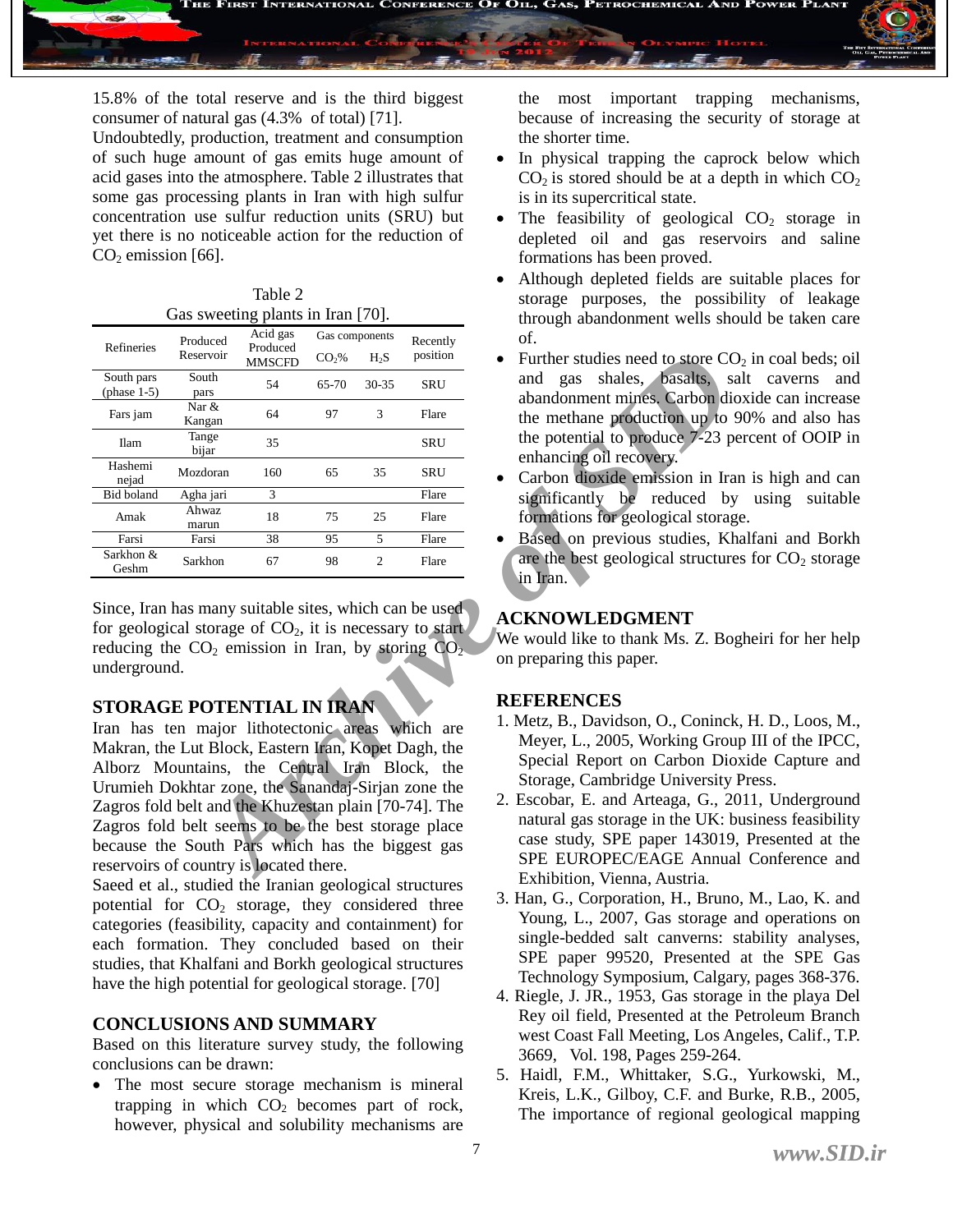

in assessing sites of  $\cos$  storage within intracratonic basins: examples from the IEA Weyburn  $CO<sub>2</sub>$  monitoring and storage project, Proceedings of the  $7<sup>th</sup>$  International Conference on Greenhouse Gas Control Technologies (GHGT-7), Vancouver, Canada, v.I, Pages 751-760.

- 6. Ennis-King, J. and Paterson, L., 2001, Reservoir engineering issues in the geological disposal of<br>carbon dioxide. Proceedings of the 5<sup>th</sup> carbon dioxide. Proceedings of the International Conference on Greenhouse Gas Control Technologies (GHGT-5), D. Williams, D. Durie, P. McMullan, C. Paulson and A. Smith (eds.), Cairns, Australia, CSIRO Publishing, Pages 290–295.
- 7. Bachu, S., 2003, Screening and ranking of sedimentary basins for sequestration of  $CO<sub>2</sub>$  in geological media. Environmental Geology, 44(3), Pages 277–289.
- 8. Angus, S., Armstrong, B. and de Reuck, K.M., 1973, International thermodynamic tables of the fluid state volume 3, Carbon dioxide, IUPAC Division of Physical Chemistry, Pergamon Press, London, Pages 266–359.
- 9. Brennan, S.T. and Burruss, R.C., 2003, Specific sequestration volumes: a useful tool for  $CO<sub>2</sub>$ storage capacity assessment. USGS OFR 03-0452 available on 31.3.2012 at [http://pubs.usgs.gov/of/2003/of03-452/.](http://pubs.usgs.gov/of/2003/of03-452/)
- 2003, Screening and ranking of forms, 2007, Phase II that re<br>
basins for sequestration of CO<sub>2</sub> in for co<sub>2</sub> storage capacity estimate<br>
redia. Environmental Geology, 44(3), 17. Riazi, M., Sohrabi, M., 2008, Phension<br>
Armst 10. Salvi, S., Quattrocchi, F., Angelone, M., Brunori, C.A., Billi, A., Buongiorno, F., Doumaz, F., Funiciello, R., Guerra, M., Lombardi, S., Mele, G., Pizzino, L. and Salvini, F., 2000, A multidisciplinary approach to earthquake research: implementation of a geochemical geographic information system for the Gargano site, Southern Italy. Natural Hazard, 20(1), Pages 255–278.
- 11. Streit, J., Siggins, A. and Evans, B., 2005, Predicting and monitoring geomechanical effects of CO<sup>2</sup> injection, Carbon dioxide capture for storage in deep geologic formations, Results from the  $CO<sub>2</sub>$  capture project, V. 2: Geologic storage of carbon dioxide with monitoring and verification, S.M. Benson (ed.), Elsevier Science, London, Pages 751–766.
- 12. Bachu, S., Gunter, W.D. and Perkins, E.H., 1994, Aquifer disposal of  $CO<sub>2</sub>$ , hydrodynamic and mineral trapping, Energy Conversion and Management, 35(4), Pages 269–279.
- 13. Holtz, M.H., 2002, Residual gas saturation to aquifer influx: A calculation method for 3-D computer reservoir model construction. SPE Paper 75502, Presented at the SPE Gas Technologies Symposium, Calgary, Alberta, Canada.
- 14. Gunter, W.D., Perkins, E.H. and McCann, T.J., 1993, Aquifer disposal of  $CO<sub>2</sub>$ -rich gases: reaction design for added capacity. Energy Conversion and Management, 34, Pages 941– 948.
- 15. Perkins, E., Czernichowski-Lauriol, I., Azaroual, M. and Durst, P., 2005, Long term predictions of  $CO<sub>2</sub>$  storage by mineral and solubility trapping in the Weyburn Midale Reservoir. Proceedings of the 7th International Conference on Greenhouse Gas Control Technologies (GHGT-7), Vancouver, Canada, v.II, Pages 2093-2096.
- 16. CSLF (Carbon Sequestration Leadership Forum), 2007, Phase II final report from the task force for review and identification of standards for  $\cos$  storage capacity estimation.
- 17. Riazi, M., Sohrabi, M., Bernstone, C., Jamiolahmady, M. and Ireland, S., 2011, Visualisation of mechanisms involved in  $CO<sub>2</sub>$ injection and storage under various reservoir conditions, in press, Chemical Engineering Research and Design (Special Issue on Carbon Capture & Storage), Volume 89, Issue 9, September, Pages 1827-1840.
- 18. Frailey, S.M., Finley, R.J. and Hickman, T. S.,  $2006, \quad CO_2$  sequestration: Storage capacity guideline needed. Oil and Gas Journal, v. 104, no. 30, Pages 44-49.
- 19. Bradshaw, J., Bachu, S., Bonijoly, D., Burruss, R., Holloway, S., Christensen, N.P. and Mathiassen, O.M., 2006,  $CO<sub>2</sub>$  storage capacity estimation: Issues and development of standards. International Journal of Greenhouse Gas Control, v. 1, no. 1, Pages 62-68.
- 20. Bachu, S. and Shaw, J.C., 2005,  $CO<sub>2</sub>$  storage in oil and gas reservoirs in western Canada: effect of aquifers, potential for  $CO<sub>2</sub>$ -flood enhanced oil recovery and practical capacity. In: Proceedings of the 7th International Conference on Greenhouse Gas Control Technologies, Volume 1: Peer-Reviewed Papers and Overviews, (E.S. Rubin, D.W. Keith and C.F. Gilboy, eds.), Elsevier, Pages 361-369.
- 21. Bachu, S., 2000, Sequestration of carbon dioxide in geological media: Criteria and approach for site selection. Energy Conservation and Management, 41(9), Pages 953–970.
- 22. Bachu, S., 2003, Screening and ranking of sedimentary basins for sequestration of  $CO<sub>2</sub>$  in geological media. Environmental Geology, 44(3), Pages 277–289.
- 23. Bradshaw, J.B., Bradshaw, E., Allinson, G., Rigg, A.J., Nguyen, V. and Spencer, A., 2002,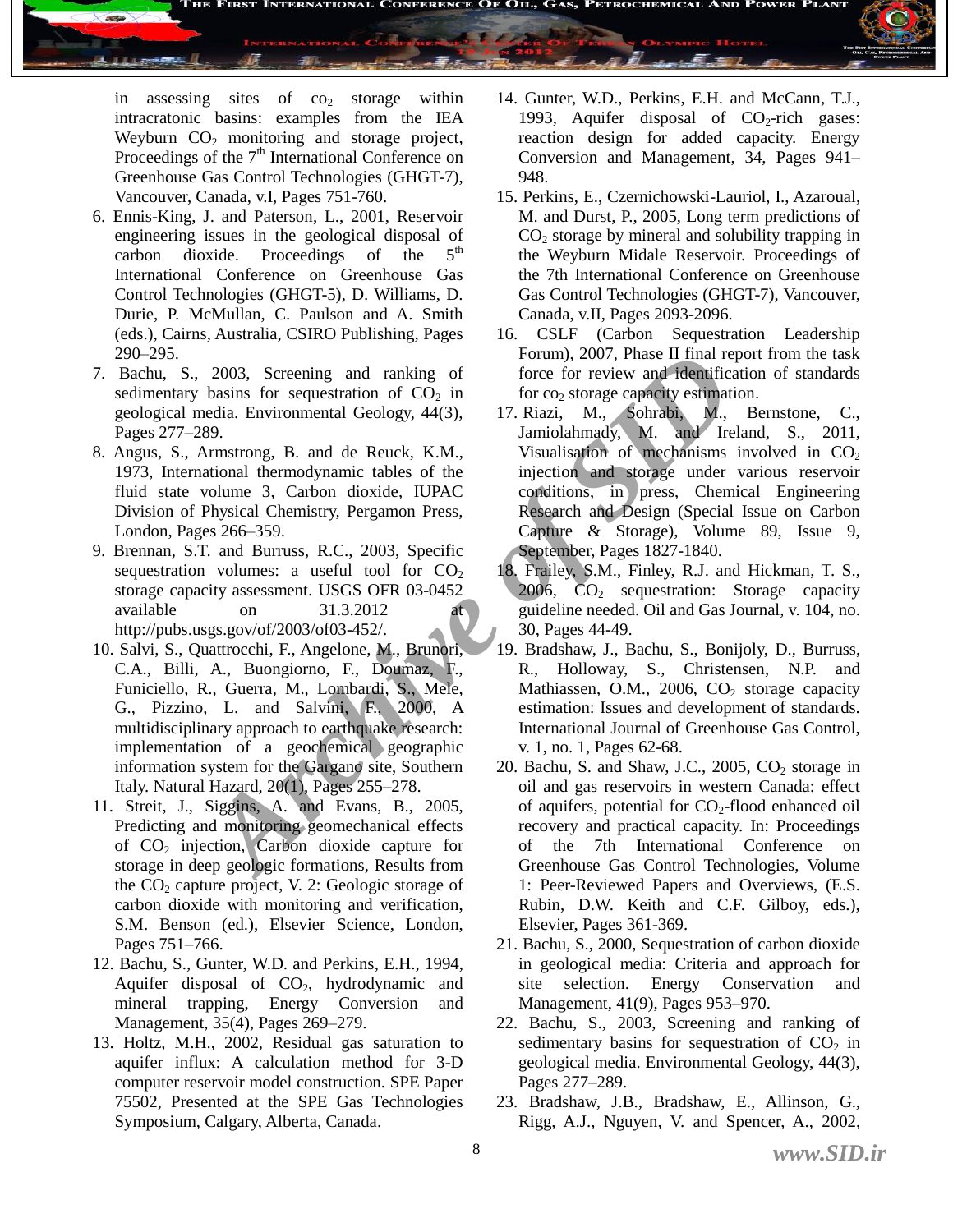

The potential for geological sequestration of  $CO<sub>2</sub>$ in Australia: preliminary findings and implications to new gas field development. Australian Petroleum Production and Exploration Association Journal, 42(1), Pages 24–46.

- 24. Chiodini, G., Frondini, F., Cardellini, C., Granieri, D., Marini, L. and Ventura, G., 2001,  $CO<sub>2</sub>$ degassing and energy release at Solfatara volcano, Campi Flegrei, Italy. Journal of Geophysical Research, 106 (B8), Pages 16213–16221.
- 25. Granieri, D., Chiodini, G., Marzocchi, W. and Avino, R., 2003, Continuous monitoring of  $CO<sub>2</sub>$ soil diffuse degassing at Phlegraean Fields (Italy): influence of environmental and volcanic parameters. Earth and Planetary Science Letters, 212(1–2), Pages 167–179.
- 26. Celia, M.A. and Bachu, S., 2003, Geological sequestration of  $CO<sub>2</sub>$ : Is leakage avoidable and acceptable? Proceedings of the 6th International Conference on Greenhouse Gas Control Technologies (GHGT-6), J. Gale and Y. Kaya (eds.), Kyoto Japan, Pergamon, v. 1, Pages 477– 482.
- 27. Winter, E.M. and Bergman, P.D., 1993, Availability of depleted oil and gas reservoirs for disposal of carbon dioxide in the United States. Energy Conversion and Management, 34(9–11), Pages 1177–1187.
- of environmental and volcanne to storage control<br>Earth and Planetary Science Letters, formations—results from<br>Eges 167–179. project, v. 2: geologic storage<br>1985 167–179. project, v. 2: geologic storage contrade<br>Proceedings 28. Obdam, A., van der Meer, L.G.H., May, F., Kervevan, C., Bech, N. and Wildenborg, A., 2003: Effective  $CO<sub>2</sub>$  storage capacity in aquifers, gas fields, oil fields and coal fields. Proceedings of the 6 th International Conference on Greenhouse Gas Control Technologies (GHGT- 6), Gale, J. and Kaya, Y. (eds.), Kyoto, Japan, Pergamon, v.I, Pages 339–344.
- 29. Bossie-Codreanu, D., Le-Gallo, Y., Duquerroix, J.P., Doerler, N. and Le Thiez, P., 2003,  $CO<sub>2</sub>$ sequestration in depleted oil reservoirs. Proceedings of the  $6<sup>th</sup>$  International Conference on Greenhouse Gas Control Technologies (GHGT-6), J. Gale and Y. Kaya (eds.), Kyoto, Japan, Pergamon, v.I, Pages 403–408.
- 30. Gasda, S.E., Bachu, S. and Celia, M.A., 2004, The potential for  $CO<sub>2</sub>$  leakage from storage sites in geological media: analysis of well distribution in mature sedimentary basins. Environmental Geology, 46(6–7), Pages 707–720.
- 31. Benson, S.M., 2005, Lessons learned from industrial and natural analogs for health, safety and environmental risk assessment for geologic storage of carbon dioxide. Carbon dioxide capture for storage in deep geologic formations - results

from the  $co<sub>2</sub>$  capture project, v. 2: geologic storage of carbon dioxide with monitoring and verification, S.M. Benson (ed.), Elsevier, London, Pages 1133–1141.

- 32. Holt, T., Jensen, J. L. and Lindeberg, E., 1995, Underground storage of  $CO<sub>2</sub>$  in aquifers and oil reservoirs. Energy Conversion and Management, 36(6–9), Pages 535–538.
- 33. Scherer, G.W., Celia, M.A., Prevost, J-H., Bachu, S., Bruant, R., Duguid, A., Fuller, R., Gasda, S.E., Radonjic, M. and Vichit- Vadakan, W., 2005, Leakage of CO2 through Abandoned Wells: Role of corrosion of cement, carbon dioxide capture for storage in deep geologic formations—results from the  $CO<sub>2</sub>$  capture project, v. 2: geologic storage of carbon dioxide with monitoring and verification, Benson, S.M. (Ed.), Elsevier Science, London, Pages 827–850.
- 34. Bondor, P.L., 1992, Applications of carbon dioxide in enhanced oil recovery. Energy Conversion and Management, 33(5), 579–586.
- 35. Martin, F.D. and Taber, J. J., 1992: Carbon dioxide flooding. Journal of Petroleum Technology, 44(4), Pages 396–400.
- 36. Moritis, G., 2003,  $CO<sub>2</sub>$  sequestration adds new dimension to oil, gas production. Oil and Gas Journal, 101(9), Pages 71–83.
- 37. Klins, M.A. and Farouq Ali, S.M., 1982, Heavy oil production by carbon dioxide injection. Journal of Canadian Petroleum Technology, 21(5), Pages 64–72.
- 38. Klins, M.A., 1984, Carbon dioxide flooding, D. Reidel Publishing Co., Boston, MA267 pp.
- 39. Taber, J.J., Martin, F.D. and Seright, R.S., 1997, EOR screening criteria revisited - part 1: introduction to screening criteria and enhanced recovery fields projects. SPE Reservoir Engineering, 12(3), Pages 189–198.
- 40. Kovscek, A.R., 2002, Screening criteria for  $CO<sub>2</sub>$ storage in oil reservoirs. Petroleum Science and Technology, 20(7–8), Pages 841–866.
- 41. Shaw, J. C. and Bachu, S., 2002, Screening, evaluation and ranking of oil reserves suitable for  $CO<sub>2</sub>$  flood EOR and carbon dioxide sequestration. Journal of Canadian Petroleum Technology, 41(9), Pages 51–61.
- 42. Flett, M.A., Gurton, R.M. and Taggart, I.J., 2005, Heterogeneous saline formations: Longterm benefits for geo-sequestration of greenhouse gases. Proceedings of the  $7<sup>th</sup>$  International Conference on Greenhouse Gas Control Technologies (GHGT-7), Vancouver, Canada, v.I, Pages 501-510.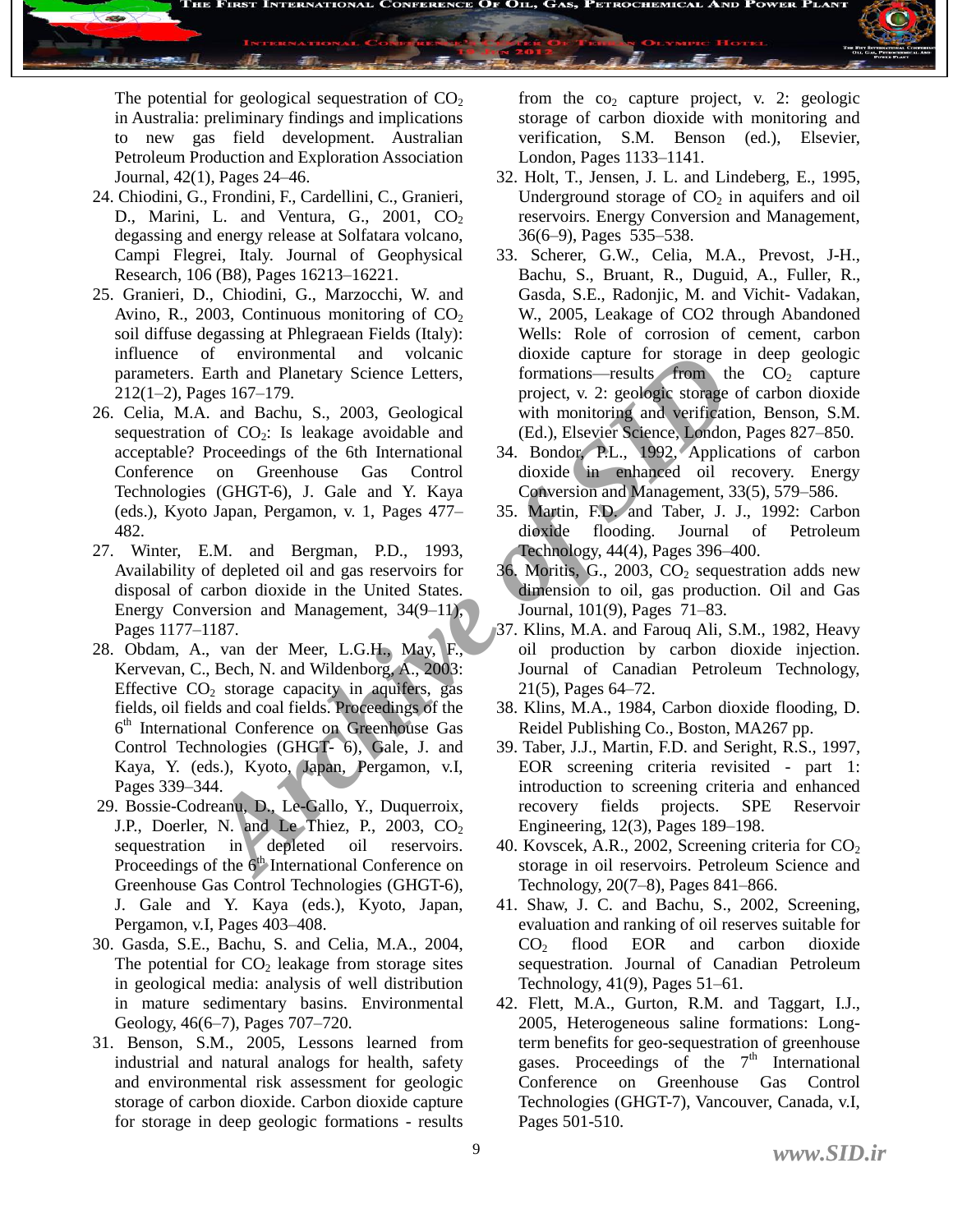

- 43. Van der Burgt, M.J., Cantle, J. and Boutkan, V.K., 1992, Carbon dioxide disposal from coal-based IGCC's in depleted gas fields. Energy Conversion and Management, 33(5–8), Pages 603–610.
- 44. Koide, H. and Yamazaki, K., 2001, Subsurface  $CO<sub>2</sub>$  disposal with enhanced gas recovery and biogeochemical carbon recycling. Environmental Geosciences, 8(3), Pages 218–224.
- 45. Oldenburg, C.M., Pruess, K. and Benson, S. M.,  $2001$ , Process modeling of  $CO<sub>2</sub>$  injection into natural gas reservoirs for carbon sequestration and enhanced gas recovery. Energy and Fuels, 15, Pages 293–298.
- 46. Clemens, T. and Wit, K., 2002,  $CO<sub>2</sub>$  enhanced gas recovery studied for an example gas reservoir, SPE 77348, SPE Annual Technical Meeting and Conference, San Antonio, Texas.
- 47. Riddiford, F.A., Tourqui, A., Bishop, C.D., Taylor, B. and Smith, M., 2003, A cleaner development: The in Salah Gas Project, Algeria. Proceedings of the  $6<sup>th</sup>$  International Conference on Greenhouse Gas Control Technologies (GHGT-6), J. Gale and Y. Kaya, (eds.), Kyoto, Japan, v.I, Pages 601–606.
- 48. Lindeberg, E. and Bergmo, P., 2003, The longterm fate of  $CO<sub>2</sub>$  injected into an aquifer. Proceedings of the 6th International Conference on Greenhouse Gas Control Technologies (GHGT-6), J. Gale and Y. Kaya (eds.), Kyoto, Japan, Pergamon, v.I, Pages 489–494.
- 49. Gasem, K.A.M., Robinson, R.L. and Reeves, S.R., 2002, Adsorption of pure methane, nitrogen and carbon dioxide and their mixtures on San Juan Basin coal. U.S. Department of Energy Topical Report, Contract No. DE-FC2 OONT40924, 83 pp.
- 50. Larsen, J.W., 2003, The effects of dissolved  $CO<sub>2</sub>$ on coal structure and properties. International Journal of Coal Geology, 57, 63–70.
- 51. Stevens, S. H., Kuuskraa, J.A. and Schraufnagel, R.A., 1996, Technology spurs growth of U.S. coalbed methane. Oil and Gas Journal, 94(1), Pages 56–63.
- 52. Shi, J.Q. and Durucan, S., 2005, A numerical simulation study of the Allison Unit  $CO<sub>2</sub>-ECBM$ pilot: the effect of matrix shrinkage and swelling on ECBM production and  $CO<sub>2</sub>$  injectivity. Proceedings of the  $7<sup>th</sup>$  International Conference on Greenhouse Gas Control Technologies (GHGT-7), Vancouver, Canada, v.I, Pages 431-442.
- 53. Clarkson, C.R. and Bustin, R.M., 1997, The effect of methane gas concentration, coal composition and pore structure upon gas transport in Canadian coals: Implications for reservoir characterization.

Proceedings of International Coalbed Methane Symposium, University of Alabama, Tuscaloosa, AL, Pages 1-11.

- 54. Palmer, I. and Mansoori, J., 1998, How permeability depends on stress and pore pressure in coalbeds: a new model. SPE Reservoir Evaluation & Engineering, 1(6), Pages 539–544.
- 55. Krooss, B.M., van Bergen, F., Gensterblum, Y., Siemons, N., Pagnier, H.J.M. and David, P., 2002, High-pressure methane and carbon dioxide adsorption on dry and moisture-equilibrated Pennsylvanian coals. International Journal of Coal Geology, 51(2), Pages 69–92.
- and W.H, R., 2002, CD, enhanced gas<br>
dided for an example gas reservor,<br>
SPE Annual Technical Meeting and<br>
SRE Annual Technical Meeting and<br>
SRE Annual Technical Meeting and<br>
Example example and extraction of ootals Physic 56. Zhang, C.J., Smith, M., McCoy, M. and McCoy, B.J., 1993, Kinetics of supercritical fluid extraction of coal: Physical and chemical processes. In: Supercritical Fluid Engineering Science: Fundamentals and Applications, E. Kiran and J.F. Brennecke (eds.), American Chemical Society, Washington, DC, Pages 363– 379.
	- 57. Gunter, W.D., Mavor, M.J. and Robinson, J.R., 2005,  $CO<sub>2</sub>$  storage and enhanced methane production: field testing at Fenn-Big Valley, Alberta, Canada, with application. Proceedings of the 7<sup>th</sup> International Conference on Greenhouse Gas Control Technologies (GHGT-7), Vancouver, Canada, v.I, Pages 413-422.
	- 58. IEA-GHG, 1998, Enhanced coal bed methane recovery with co sequestration, IEA greenhouse gas R&D programme, Report No. PH3/3, 139 Pages.
	- 59. Reeves, S., Davis, D. and Oudinot, A., 2004, A technical and economic sensitivity study of enhanced coalbed methane recovery and carbon sequestration in coal. DOE Topical Report.
	- 60. Wo, S. and Liang, J-T., 2005,  $CO<sub>2</sub>$  storage in coalbeds:  $CO<sub>2</sub>/N<sub>2</sub>$  injection and outcrop seepage modeling, Carbon dioxide capture for storage in deep geologic formations—results from the  $CO<sub>2</sub>$ capture project, V. 2: Geologic Storage of Carbon Dioxide with Monitoring and Verification, S.M. Benson (ed.), Elsevier Science, London, Pages 897–924.
	- 61. Wo, S., Liang, J-T. and Myer, L.R., 2005,  $CO<sub>2</sub>$ storage in coalbeds: Risk assessment of  $CO<sub>2</sub>$  and methane leakage, Carbon dioxide capture for storage in deep geologic formations—results from the  $CO<sub>2</sub>$  capture project, v. 2: Geologic Storage of Carbon Dioxide with Monitoring and Verification, S.M. Benson (ed.), Elsevier Science, London. Pages 1263–1292.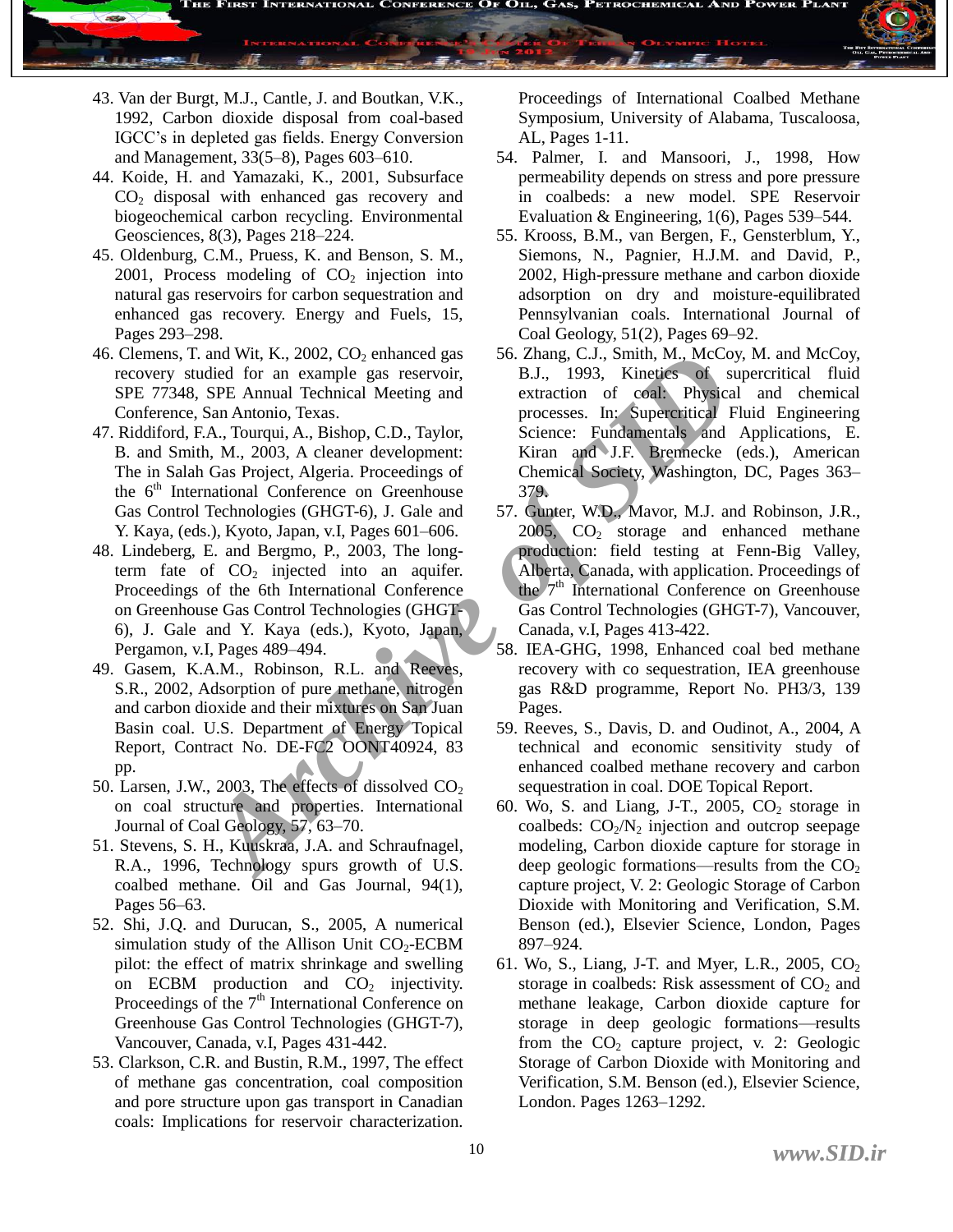

- 62. McGrail, B.P., Reidel, S.P. and Schaef, H.T., 2003, Use and features of basalt formations for geologic sequestration. Proceedings of the 6th International Conference on Greenhouse Gas Control Technologies (GHGT-6), J. Gale and Y. Kaya (eds.), Kyoto, Japan, Pergamon, v.II, Pages 1637-1641.
- 63. Katzung, G., Krull, P. and Kühn, F., 1996, Die Havarie der UGS-Sonde Lauchstädt 5 im Jahre 1988-Auswirkungen und geologische Bedingungen. Zeitschrift für Angewandte Geologie, 42, Pages 19-26.
- 64. Piessens, K. and Dusar, M., 2004, Feasibility of  $CO<sub>2</sub>$  sequestration in abandoned coal mines in Belgium. Geologica Belgica, 7-3/4. In press.
- 65. Kheshgi, H.S. and Archer, D., 2004, A nonlinear convolution model for the evasion of  $CO<sub>2</sub>$  injected into the deep ocean. Journal of Geophysical Research-Oceans, 109.
- 66. Hoffert, M.I., Wey, Y. C., Callegari, A.J., and Broecker, W.S., 1979, Atmospheric response to deep-sea injections of fossil-fuel carbon dioxide. Climatic Change, 2(1), Pages 53-68.
- 67. Kheshgi, H.S., Flannery, B.P., Hoffert, M.I., and Lapenis, A.G., 1994, The effectiveness of marine CO<sup>2</sup> disposal. Energy, 19(9), Pages 967-975.
- 68. Lotfalipour, M. R., Falahi, M. A., Ashena, M., 2010, Economic growth,  $CO<sub>2</sub>$  emissions, and fossil fuels consumption in Iran, Energy, 35, 5115- 5120 Pages.
- 69. Human development report, fighting climate change: Human solidarity in a divided world, 2007, United Nations development programme. New York: Human Development Report Office.
- 70. Saeed, M., Roayaie, E., Jazayeri, M. R., Malaki, M. S., Minaie, M., Emadi, M. A., 2012, Database of  $CO<sub>2</sub>$  emission sources and analysis of geological structures for a carbon sequestration project in iran, SPE 152578, SPE Middle East Health, Safety, Security, and Environment Conference and Exhibition, Abu Dhabi, UAE.
- 71. BP statistical review of world energy June 2011, www.bp.com/statisticalreview. It was available on 8.5.2012.
- 72. Stöcklin, J. 1968, Structural history and tectonics of Iran: A review, American Association of Petroleum Geologists, Bulletin, v. 52(7), Pages 1229-1258.
- 73. Stöcklin, J. 1977, Structural correlation of the Alpine range between Iran and Central Asia. Mémoire Hors-Series No.8, de la Soc. Géologique de France 8, Pages 333-353.

74. Nabavi, M. H. 1973, Tectonic map of Iran (1:250,000), Geological Survey of Iran, Tehran.

rtation in abandoned coal mines in<br>
ologica Belgica, 7-3/4. In press.<br> *A.* S. and Archer, D., 2004, A nonlinear<br>
model for the evasion of CO<sub>2</sub> injected<br>
enemoces and Journal of Geophysical<br>
enemoces and Journal of Geophy